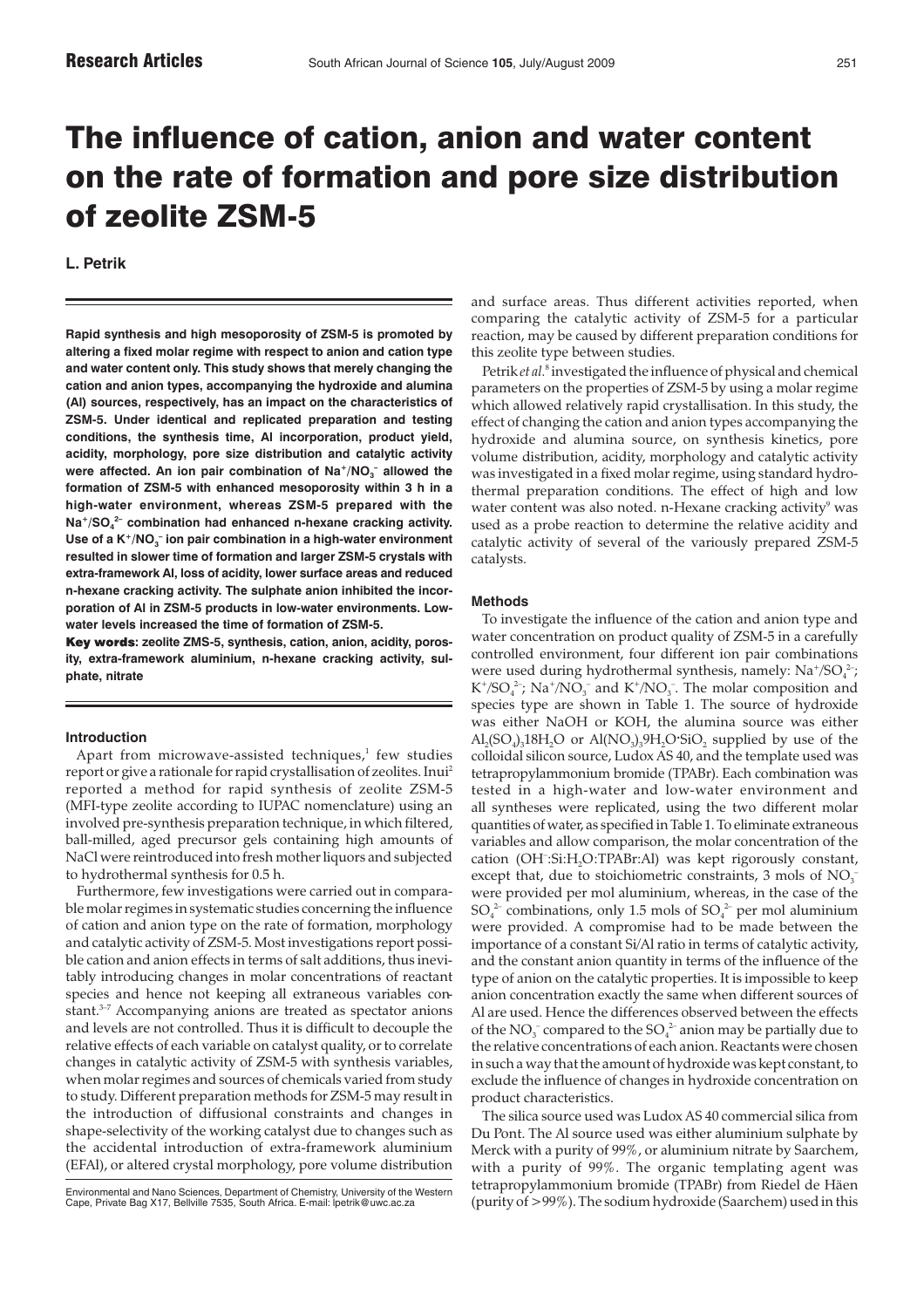| Species            | Source                                             | Combination and molar quantity of species |              |              |              |  |  |
|--------------------|----------------------------------------------------|-------------------------------------------|--------------|--------------|--------------|--|--|
|                    |                                                    | $Na+/NO2$                                 | $K^*/NO$     | $Na+/SOs2$   | $K^*/SO_4^2$ |  |  |
| Si                 | SiO <sub>2</sub>                                   | 100                                       | 100          | 100          | 100          |  |  |
| H,O                | Deionised water                                    | 2 534 or 977                              | 2 534 or 977 | 2 534 or 977 | 2 534 or 977 |  |  |
| TPABr              | TPABr                                              | 45                                        | 45           | 45           | 45           |  |  |
| Al                 | $\text{Al}_2(\text{SO}_4)_{3}18\text{H}_2\text{O}$ | 0                                         | 0            |              |              |  |  |
| K <sup>+</sup> /OH | <b>KOH</b>                                         | 0                                         | 22           | 0            | 22           |  |  |
| Al                 | Al(NO <sub>3</sub> ) $_{3}$ 9H2O                   |                                           |              | $\Omega$     | $\Omega$     |  |  |
| Na*/OH             | <b>NaOH</b>                                        | 22                                        | 0            | 22           | $\Omega$     |  |  |

**Table 1**. Chemical composition of the different synthesis gels.

study had a purity of 97% whereas the potassium hydroxide (Saarchem) had a purity of 85% ( $>12\%$  H<sub>2</sub>O,  $2\%$  K<sub>2</sub>CO<sub>3</sub> < 0.004% impurities such as Pb, Fe, As, N, Cl).

During the pre-synthesis preparation stage, the reagents were added together in the following sequence, taking rigorous care to be exact. A third of the amount of water was used to dissolve the TPABr in a 200-ml glass beaker while stirring magnetically. The Al source was added to the required dry mass of NaOH and dissolved in about 5–10 ml of the deionised water by heating to boiling point. The mass of water lost due to evaporation during heating was adjusted by the addition of an equivalent mass of deionised water. This alkaline solution was added slowly to the aqueous template solution and traces of reactant solutions on the glassware were rinsed with the remaining deionised water. The Ludox was added dropwise under strong agitation by use of magnetic stirring. The mixture was vigorously stirred for about 10 min in all cases. About 12 g of the pre-synthesis gel mixture was transferred into the thoroughly cleaned Teflon liners. The zeolite synthesis was carried out statically in Teflon-lined carbon steel Parr Bombs® with a volume of 30 ml at autogeneous pressure. The autoclaves were loaded to a capacity of 40% with a portion of the respective pre-synthesis gel mixture, which corresponded to a weight of about 12 g of the pre-synthesis gel mixture, replicated in each case. These reaction vessels were placed in a preheated hot-air oven at 160°C. All hydrothermal syntheses were performed statically, in order to obtain a time of formation which would not be influenced by secondary nucleation arising from attrition fragments as a result of agitation and shear. Synthesis times evaluated were 3 h, 6 h, 24 h and 72 h for each combination with high water levels, and 1 h, 3 h, 6 h and 24 h for each low-water combination. All samples prepared in this study were replicated to confirm the reproducibility of the results. After recovery and drying of the product, the Na-form samples were characterised by selected methods as specified below, then detemplated and ion exchanged. Selected  $NH<sub>3</sub>$  or H-form samples were then further characterised.

ZSM-5 product samples were characterised in replicate, as specified. First, all replicated ZSM-5 synthesis products were identified prior to detemplation and ion exchange by X-ray diffraction (XRD) for each time series to determine the purity of the mineral phase, the relative crystallinity and the relative time of formation of the fully crystalline zeolite phase. Powder X-ray diffractograms were obtained using a Philips X-ray diffractometer with Cu K $\alpha$  radiation of wavelength 154 pm. The scan range was set to  $5^{\circ} < 2\theta < 48^{\circ}$ . The relative percentage crystallinity for all zeolites was obtained by comparing the summation of the intensities of the peaks, between  $22^{\circ}$  and  $25^{\circ}2\theta$  of a given sample, to the corresponding sum of a standard sample, which was chosen to be the most crystalline material. The relative percentage crystallinity of replicated samples was nearly identical in most cases.

The crystal morphology was determined by scanning electron

microscopy (SEM). A Cambridge S200 was used to take micrographs of the catalyst samples obtained after 24-h synthesis times. The as-synthesised zeolites were mounted on aluminium stubs covered with a mixture of water-based glue and colloidal carbon, upon which a small dusting of each respective sample was deposited and coated with a thin film of Au/Pd. Particle sizing of ZSM-5 crystals was confirmed using a Malvern particle sizer.

The Si/Al ratio of the ZSM-5 crystals (24 h) was determined by atomic absorption spectroscopy (AAS). Al and Na, as well as K, contents of the un-detemplated, un-ion exchanged zeolites were analysed by using a Varian SpectrAA-30 spectrometer with a DS 15 data station. The following procedure was used: 100 mg zeolite was weighed into a Teflon-lined autoclave with a volume of 33 ml. Fifteen millilitres of concentrated hydrochloric acid (HCl, 37 wt%, Merck) was added carefully and afterwards the autoclave was sealed and placed in a hot-air oven at 150°C for 16 h. The samples were cooled to room temperature. An acidic supernatant and a  $SiO<sub>2</sub>$  deposit were present in the Teflon liners. The contents of the Teflon liners were filtered; solids were collected by repeated washing and decanting of the supernatant and deposit onto an ashless filter paper, and the filtrate was collected in a Buchner flask for further analysis. The filtrate was transferred into a 50 ml volumetric flask and diluted to volume with H<sub>2</sub>O and then analysed for Al, Na and K. The filter paper and SiO<sub>2</sub> deposit were ashed in a furnace at  $1000^{\circ}$ C to constant weight using ceramic crucibles and the  $SiO<sub>2</sub>$  content determined gravimetrically.

Thermogravimetric differential thermal analysis (TG/DTA) was used to determine the moisture content and the amount of incorporated template in the freshly synthesised ZSM-5 catalysts prior to detemplation and ion exchange. The TG/DTA analyses were obtained using a Stanton-Redcroft STA-780 thermal analyser. A sample mass of 50 mg of as-synthesised material (24 h) was heated at  $10^{\circ}$ C min<sup>-1</sup> in nitrogen (30 ml min<sup>-1</sup>) to 600°C. This temperature was held for 1 h and then air (30 ml min<sup>-1</sup>) was passed over the sample at 600°C. The weight losses obtained from TGA below 200°C were ascribed to moisture loss and those at above 200°C to organic template material loss. The losses are presented as percentages of the total mass of synthesised catalyst.

After characterisation by XRD, SEM, TGA and AAS, the dry catalysts were converted from the Na-form into the  $NH_{3}$ -form by detemplation and ion exchange. The ZSM-5 products were detemplated by placing samples in a muffle furnace to remove the organic template from the dried catalysts. The nitrogen flow into the chamber was set to  $800$  ml min<sup>-1</sup> and the heat was ramped up to  $500^{\circ}$ C, at  $10^{\circ}$ C min<sup>-1</sup>, and held at that temperature for 8 h. Subsequently, the gas feed was switched to air at 500°C for a further 6 h. The detemplated Na-form ZSM-5 catalyst was ion exchanged to the  $NH<sub>3</sub>$ -form by placing the sample in a glass autoclave fitted with a reflux condenser. After the addition of an excess of 2 M ammonium nitrate solution, the solution was held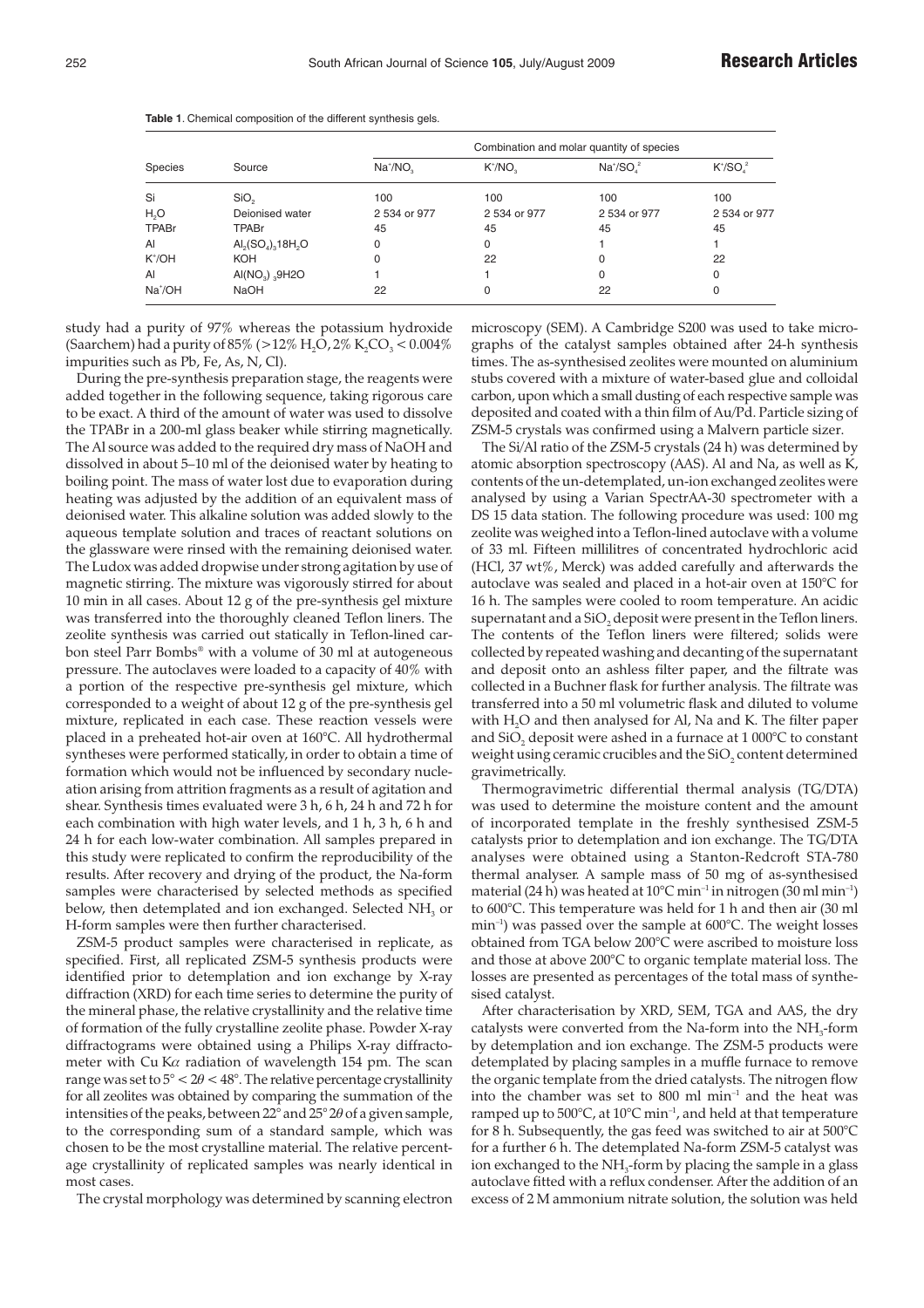at 90°C for 24 h and stirred magnetically. Finally, the catalyst was filtered, rinsed well with water and dried in an oven at 80°C for 24 h.

n-Hexane adsorption was used to determine sorption capacity of selected samples. Sorption of hydrocarbons was performed using a Stanton-Redcroft STA-780 thermal analyser fitted with a dosing system. This dosing system consisted of various saturators of different hydrocarbons, through which nitrogen was fed as the inert carrier gas. A sample mass of 50 mg of the detemplated, ion exchanged zeolite was heated at 10°C min<sup>-1</sup> in air (30 ml min<sup>-1</sup>) to 500°C in order to calcine the zeolite. This temperature was held for 3 h in the case of n-hexane. Thereafter nitrogen (30 ml min<sup>-1</sup>), saturated with the sorbent at  $0^{\circ}$ C was passed over the sample at 80°C for 30 min, where the equilibrium state was reached.

Temperature-programmed desorption of ammonium (NH<sub>2</sub>-TPD) was performed in quartz sample cells containing 0.5 g of selected samples of ZSM-5 catalyst in the NH<sub>3</sub>-form. The catalyst was first calcined in flowing helium at 500°C for 24 h before being cooled in flowing helium to 150°C. NH<sub>3</sub> was then adsorbed from a 4% NH<sub>3</sub> in helium mixture for 60 min and the physisorbed NH<sub>3</sub> was removed by purging in flowing helium for a further 24 h at 150°C. Temperature-programmed desorption (TPD) spectra were recorded by measuring the  $NH<sub>3</sub>$  desorbed using a thermal conductivity detector (TCD) while increasing the temperature at 10°C min–1, from 150°C to 500°C, and maintaining the final temperature for 60 min. Baseline spectra (no NH<sub>3</sub> adsorbed) were subtracted from all the ZSM-5 ammonia TPD spectra. NH<sub>3</sub> mass balances, checked by titration of the exit steam, were always better than 95%.

Pore size distribution of samples obtained after 24-h synthesis time was determined by  $N_2$  porosimetry using the  $N_2$  BET technique. Sorption-desorption isotherms for nitrogen at 77 K were recorded using an automated porosimeter (Micromeritics Asap 2000). Surface areas were calculated from the BET equation. The total sorbed volumes, including adsorption in the micropores and mesopores and on the external surface, were calculated from the amount of nitrogen adsorbed at a relative pressure  $p/p_0$  before the onset of interparticle condensation. To obtain the size and the distribution of the mesopores the Barrett-Joyner-Halenda (BJH) method was used by calculating from the desorption branch of the isotherm.

Aluminium nuclear magnetic resonance spectroscopy was used to determine framework aluminium (FAl) and extraframework aluminium (EFAl) of samples obtained after 24-h synthesis times. <sup>27</sup>Al-NMR and <sup>29</sup>Si-NMR were performed to determine the coordination of the aluminium and the local environment of the silicon using a Varian Unity 400 spectrometer operating at 104 MHz and 79.5 MHz, respectively. Spectra were acquired using a 7-mm ZrO<sub>2</sub> rotor at ambient temperature. Typically, flip angles of  $\approx 50^{\circ}$  were used, with a 1-s pulse delay. Spinning speeds of 3-5 kHz and a field strength of  $B_0 = 9.6$  Tesla were applied. <sup>27</sup>Al and <sup>29</sup>Si chemical shifts are quoted relative to an external 1 000-ppm  $\text{Al}(\text{NO}_3)$ <sub>3</sub> solution or an aqueous solution of 3-(trimethylsilyl)tetradeuterosodium propionate (DDS), set to 0 ppm.

In order to characterise the activity of synthesised ZSM-5 samples obtained after a 24-h synthesis time in a high-water environment, the n-hexane cracking reaction was used. The samples were investigated in a fixed-bed plug flow reactor (PFR), whereby n-hexane was cracked into several products, via the monomolecular cracking mechanism, at a reaction temperature of 500°C and a low conversion was maintained. In the case of ZSM-5, no diffusion limitations and fairly little deactivation was

expected. A fixed bed, consisting of the catalyst to be examined and sand, was placed in a stainless steel reactor. The mass ratio of catalyst:sand was 1:29. The height of the total catalyst bed was about 1.5 cm. The reactor had an inner diameter of 11 mm and a length of 300 mm. After loading the catalyst bed, the reactor was filled with pure sand from both flow directions and fitted with glass wool on the ends of the reactor tube. The temperature profile was measured by an axial movable thermocouple, placed in the centre of the tube. Samples for the hydrocarbon product flow analysis were taken by using an ampule system. Samples of  $100 \mu$ l were injected with a gas syringe into a Varian 3700 gas chromatograph (GC) consisting of a HP1 capillary column, 50 m long with a diameter of 0.2 mm. The detector used in the GC was a flame ionising detector (FID). The temperature for the n-hexane cracking reaction was 500°C and the low partial pressure of n-hexane in the saturator was regulated to pnhexane = 0.1 bar via regulating the temperature to  $-10^{\circ}$ C. The ZSM-5 catalyst was calcined at 500°C for 3 h. Thereafter, the flow rate of the carrier gas nitrogen was set to 15  $\%$  (1.025 mmol min<sup>-1</sup>) and the cooling system of the n-hexane saturator was set to –10°C and stabilised for 30 min. Average activities were calculated after a 100-h time on-stream period.

### **Results and discussion**

In a molar regime of  $1-Al:100$  Si:45 TPABr:22 MOH:y H<sub>2</sub>O: z anion with M=K or Na,  $y = 2354$  or 977 mol,  $z = 3 \text{ NO}_3^-$  or 1.5  $\text{SO}_4^2$ , which in all cases produced ZSM-5 as the only zeolitic phase (as determined by XRD), the following results were obtained by varying cation and anion source, as well as water content, systematically.

#### Time of formation

Distinctly different times of formation of fully crystalline ZSM-5 were obtained by varying cation and anion source as well as water content. These trends are shown in Fig. 1, which represents the relative percentage crystallinity obtained in the case of each consecutive time period for the series of ZSM-5 products derived from each different molar regime. The relative crystallinity was determined from XRD data through normalising the product crystallinity of all samples to the most crystalline product by the method described in the methods.

Irrespective of anion type and water content, Na<sup>+</sup>-containing combinations produced fully crystalline, pure ZSM-5 within 3 h. The  $K^{\dagger}/NO_3^-$  and  $K^{\dagger}/SO_4^2$  combinations were slower to form ZSM-5 in a high-water environment, taking about 6 h, after which they lost crystallinity.

When the  $K^{\ast}/SO_{4}^{\ 2}$  and  $K^{\ast}/NO_{3}^{-}$  combinations were used in a low-water environment, highly-crystalline ZSM-5 only formed after 24 h. Crystal growth habit appeared to have been disrupted, with smaller, more intergrown particles resulting. Hence, the use of  $K^+$  as the cation retarded crystallisation, particularly in low-water environments. The greater viscosity of the low-water gels may also have contributed to hindered nutrient transport, thus contributing to the slower rates of formation observed for the  $K^+$  combinations. Hindered transport itself was not however the main cause of slow times of formation because no viscosity effect was observed in the low-water Na<sup>+</sup> combinations. Lowwater, high-viscosity  $Na<sup>+</sup>$  combinations formed as quickly as the low-viscosity, high-water Na<sup>+</sup> combinations. It is well documented that  $K^+$  is a structure-breaking cation, which this study confirms.

#### pH of molar regime

Figure 2 shows the replicated pH trends during hydrothermal synthesis that were obtained directly after each sample for each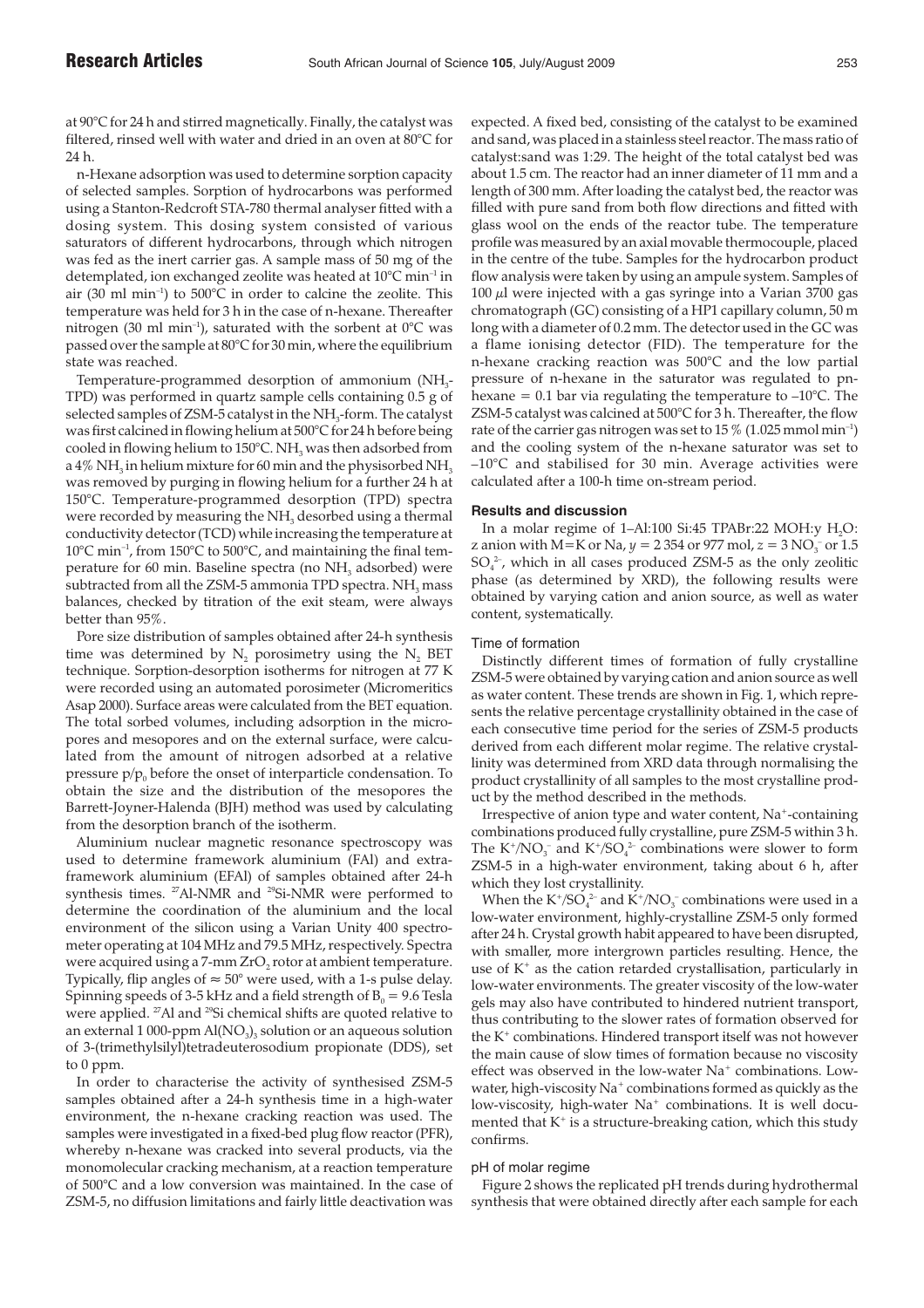

**Fig. 1**. Rate of formation of ZSM-5 obtained by varying cation and anion source, and water content.

time series, was removed from the oven, rapidly cooled and opened.

Different and replicable pH trends were observed during hydrothermal synthesis for the different combinations obtained by varying cation and anion sources, as well as water content. In general, the presence of the nitrate anion created a more alkaline environment than the sulphate anion in the high-water environment. This is consistent with the fact that there was more nitrate than sulphate present and the results show that even small differences in anion concentration, due to the use of different sources of aluminium as mentioned previously, may change the synthesis environment considerably. The  $NO<sub>3</sub><sup>-</sup>$  anion provided a consistently more alkaline environment than the  $SO_4^2$ . This effect was enhanced by use of the  $K^+$  cation. Lower pH trends were observed when using the Na<sup>+</sup> cation than when using the K+ anion in high-water systems, possibly as a consequence of an increased buffering capacity of the system. In the case of high water, the pH values increased rapidly

within 3–6 h and decreased again to about pH 12.5 for combinations with  $K^{\ast}/SO_{4}^{\ 2}$  and  $K^{\ast}/NO_{3}^{\ -}$ . This sharp increase to a high pH at the beginning of the hydrothermal synthesis period appeared to be detrimental to ZSM-5 formation as these combinations resulted in XRD amorphous material until a synthesis time of 24 h, by which time the pH had decreased. On the contrary, the pH for the combinations  $\mathrm{Na^+/SO_4^{2-}}$  and  $Na^{\ast}/NO_{3}^{-}$  barely increased within a 6-h synthesis time. These samples formed highly-crystalline ZSM-5 within 3 h.

The low-water environment resulted in a relatively lower pH synthesis environment. However, the cation type appeared to affect the pH in the first 5 h of synthesis for  $\mathrm{SO}_4^2$  combinations. The  $NO_3^-$  anion stabilised both  $Na^+$  and  $K^+$  combinations at the same pH, although the relative difference in molar concentration of the anions was the same as in the high-water syntheses. The lower pH may also have resulted in slower depolymerisation and condensation of silica. Lower pH, i.e. fewer OH– ions, may change the rate of Si depolymerisation and hence the availability



-**x**-- K<sup>+</sup>/NO<sub>2</sub>

70

60

80

(A) High water

7

 $\Omega$ 

 $10$ 



**Fig. 2**. pH for different combinations of anions and cations.

20

30

 $40$ 

Synthesis time (h)

 $50$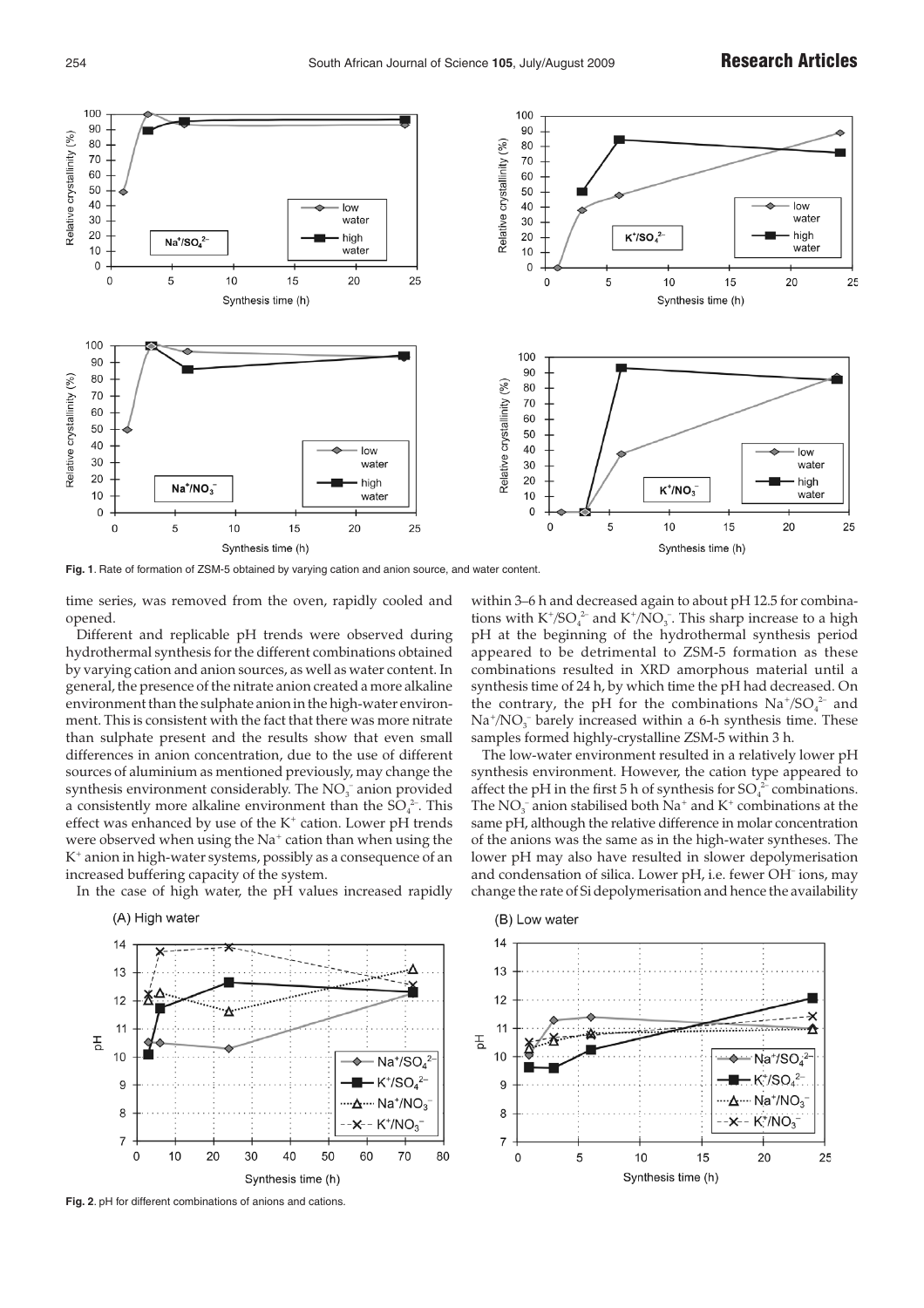

**Fig. 3**. Relative mass percentage yield for various combinations of cation and anion type, and water concentration.

of Si species to participate in the subsequent condensation reactions, namely the formation of  $3=3=Si-O-Si3=3=$ 'oxo'-bridges, and thus result in slower condensation.<sup>10-12</sup>

When the depolymerisation of the silica sol, and subsequent hydrolysis and condensation of the Si species onto the growing crystal was complete, the OH– species increased due to released OH– species for this process. With the formation of the zeolite products, the pH thus increased. The increasing pH trend was followed for Na<sup>+</sup> combinations in the high-water regime and  $K^+$ combinations in the low-water regime.

In order to obtain information on the transformation of the pre-synthesis gel into the product ZSM-5, the dry mass of the insoluble product obtained for each synthesis time after washing and drying was weighed carefully by using a milli balance. High product yield per mass of synthesis gel loaded was obtained for all combinations (Fig. 3). Product yield results obtained for each case were highly replicable.

In the case of the high-water synthesis, a general increase of the product yield can be observed over time. Except in the combination  $\mathrm{Na^+/SO_4^{\;2^-}}$ , all curves converge to a constant value of about 30–35 % yield after a 6-h synthesis time. The samples synthesised with  $K^+$  showed a yield of more than 30% after a 3-h synthesis time, whereas the samples synthesised with Na<sup>+</sup> showed a range of somewhat lower values at a similar time. The nitrate anion in combination with  $Na<sup>+</sup>$  appeared to enhance yield when compared to the combination containing the sulphate anion in the high water case, although the yield of product per mass of synthesis gel loaded is ultimately less. It is apparent, by comparison of the high yield values obtained for the potassium case with XRD and SEM results, that the high yield observed for K+ combinations is not associated with crystalline material and these products initially contained a significant amount of amorphous phase. The low-water combinations generally appeared to give high yields of 35–40% between 1 h and 6 h, which did not correlate with XRD crystallinity; yields decreased between 6 h and 24 h. The decrease of yield over time, observed in the case of  $K^{\dagger}/SO_4^{\,2-}$  and  $K^{\dagger}/NO_3^-$ , probably is due to synthesis conditions favouring the dissolution of the amorphous solid material which formed initially in the case of the  $K^+$  combinations, compared to the competing process of condensation which forms the ZSM-5 product, which may be confirmed by the increasing trends in relative crystallinity observed by XRD. The cause of the decrease in yield, which is particularly noticeable in the case of potassium, was clarified by the SEM results which showed that dissolution of the crystals occurred and crystals underwent a change of morphology, indicating metastability, during synthesis.

# Morphology, particle size, adsorption and pore size distribution

Table 2 and Fig. 4 summarise various characterisation data for the samples prepared in this study. These characterisation results were replicable. Scanning electron microscopy, Malvern particle sizing, and N<sub>2</sub>BET and n-hexane adsorption studies of the specified ZSM-5 products, prepared using the various combinations, showed that high-water  $Na<sup>+</sup>$  combinations using either  $NO_3^-$  or  $SO_4^2$  resulted in the formation of sphericalstepped agglomerates of about  $5 \mu m$ . However, the low-water environment changed the morphology of the ZSM-5 produced with these combinations, to intergrown, twinned crystals, of about 5  $\mu$ m, which had a disrupted growth habit. All K<sup>+</sup> combinations had a twinned morphology but anion type and water concentration resulted in different particle sizes. The  $K^{\dagger}/NO_3^-$  combination produced the largest crystals formed in this study, whereas the K<sup>+</sup>/SO $_4^{2-}$  combination had the same particle size as the Na<sup>+</sup> combinations in high-water environments.

**Table 2**. Characterisation of products of various combinations of cation and anion type, and water concentration.

| Ion pair combination                                     | Synthesis time<br>(h) | Particle size                                 | "Mean % conversion<br>(n-hexane cracking) | Si/Al ratio | NH, TPD<br>(mmol $NHa$ g <sup>1</sup> ) | n-Hexane adsorption<br>(weight %) |
|----------------------------------------------------------|-----------------------|-----------------------------------------------|-------------------------------------------|-------------|-----------------------------------------|-----------------------------------|
| High water                                               |                       |                                               |                                           |             |                                         |                                   |
| $Na^{+/SO4}$                                             | $3 - 4$               | $\varnothing$ 5; 12 µm                        | 22.9                                      | 64          | 0.21                                    | 9.7                               |
| $K^{\dagger}/SO^2$                                       | $>24*$                | $\varnothing$ 5 $\times$ 5 $\times$ 5 $\mu$ m | 11.7                                      | 139         | 0.05                                    | 9.4                               |
| $Na^{+}/NO_{3}$                                          | 3                     | $\varnothing$ 2; 5 µm                         | 20.5                                      | 88          | 0.16                                    | 9.9                               |
| $K^+/NO_3$                                               | $6*$                  | $18 \times 18 \times 10$ µm                   | 6.85                                      | 273         | 0.05                                    | 9.8                               |
| Low water                                                |                       |                                               |                                           |             |                                         |                                   |
| $Na^{4}/SO^{2}$                                          | $3 - 4$               | $5 \times 5 \times 5$ µm                      | $\overline{\phantom{0}}$                  | 109         | 0.12                                    | 8.9                               |
| $K^{\scriptscriptstyle +}/SO_{\scriptscriptstyle A}{}^2$ | >24                   | $10 \times 10 \times 25$ µm                   | $\overline{\phantom{0}}$                  | 105         | 0.13                                    | 8.9                               |
| $Na^{+}/NO_{3}$                                          | 3                     | $5 \times 5 \times 6$ ; 0.5 µm                | $\overline{\phantom{m}}$                  | 96          | 0.14                                    | 9.4                               |
| $K^{\dagger}/NO_{2}$                                     | $>24*$                | $10 \times 10 \times 30$ µm AM                | $\overline{\phantom{0}}$                  | 61          | 0.18                                    | 9.4                               |

AM = ZSM-5 not fully crystalline – synthesis time too short; \* = Extra-framework Al present – determined by NMR; # T = 500°C; p.p.n-C8 = 300 mbar; (dn/dt)<sub>N2</sub> = 1.025 mmol min<sup>-1</sup>; 100-h time on-stream.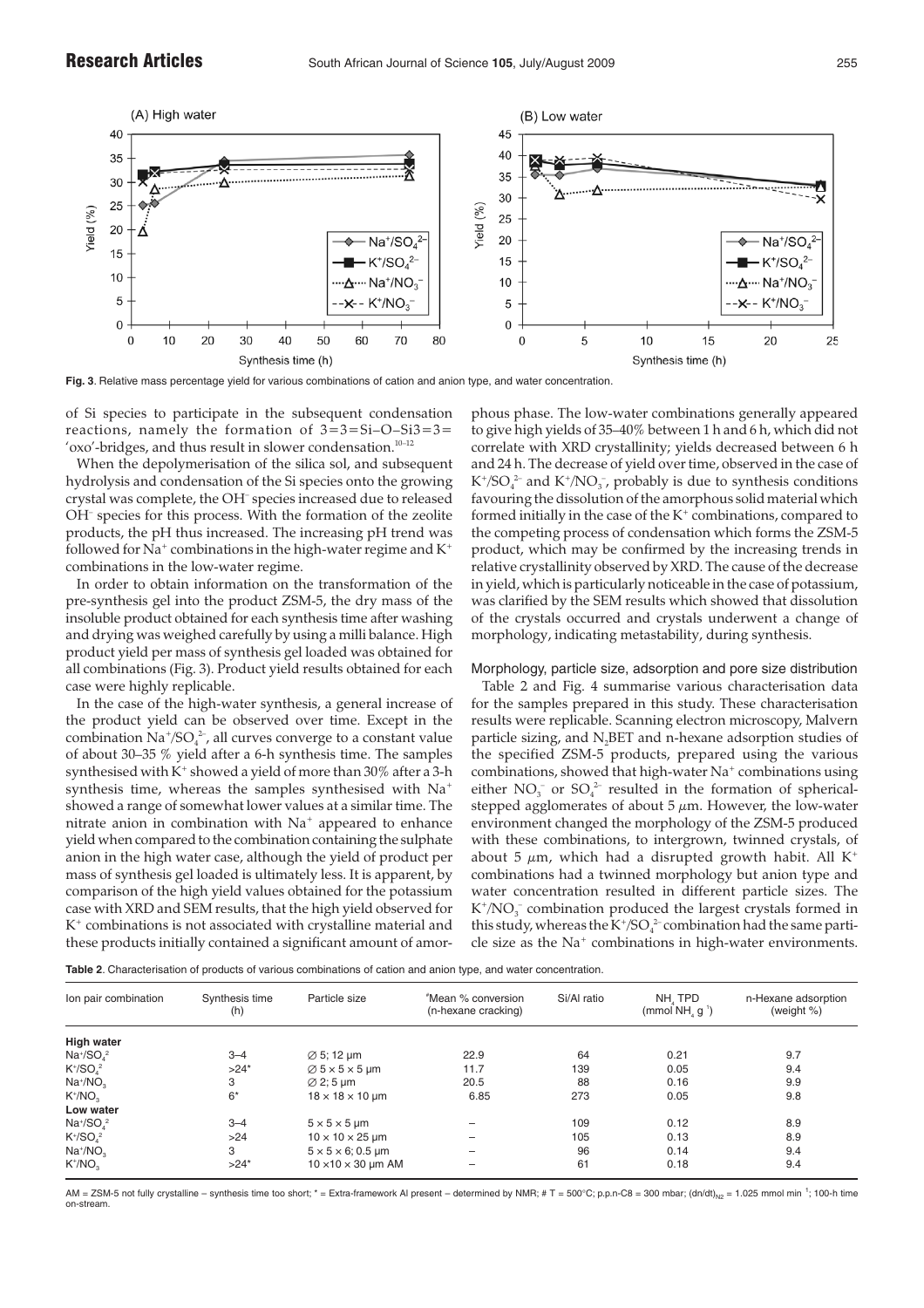Amorphous material was visible, by SEM and XRD, for low-water  $K^+$  combinations until 24 h. Nuclear magnetic resonance studies confirmed the presence of EFAl after 24 h in all samples prepared using  $K^+$  combinations, except for the low-water  $\mathsf{SO}_4^2$  sample.

Although the  $\rm Na^+ / NO_3^-$  and  $\rm Na^+ / SO_4^{2-}$  environment resulted in a crystal morphology of stepped agglomerates, that could be as a result of the inclusion of mother liquor during rapid crystal growth, potentially causing micropore blockage; this did not have a negative impact on the observed pore volumes or catalytic activity. Hexane adsorption indicated good access of reactant to the micropore area of ZSM-5 samples prepared rapidly in a high-water environment. Interestingly, the ZSM-5 prepared from  $NO<sub>3</sub>$ combinations, particularly in a high-water environment, had the greatest hexane adsorption capacity. Overall trends observed for N<sub>2</sub>BET micropore and total surface areas of detemplated samples after 24-h synthesis times are shown in Fig. 4.

The most significant differences can be seen in the micropore surface areas. The samples prepared with  $K^+$  as the cation showed a significant lower micropore area in the high-water case. Whereas, for the  $K^{\ast}/SO_{4}^{\ 2}$  combination, an evident reduction in micropore and mesopore surface areas was observed in the low-water case. The nitrate anion counteracts the tendency to form a denser phase for  $K^+$  combinations in the low-water case. The sodium cation enhanced microporous surface areas of ZSM-5 products regardless of the anion combination. Lowwater concentration played a role in reducing mesoporosity in



Fig. 4. N<sub>2</sub> BET surface area and micropore areas of ZSM-5 prepared using different combinations of cations and anions.

combination with the  $K^+$  cation, as these combinations resulted in lower surface areas.

The pore size distribution from  $N<sub>2</sub>BET$  of different samples obtained after 24 h showed generally similar hysteresis behaviour with a hysteresis loop observed between a relative pressure of 0.5  $p/p_0$  and 1  $p/p_0$ , and another hysteresis loop observed below a relative pressure of 0.2  $p/p<sub>0</sub>$  (Fig. 5).

Hence a bimodal distribution of intracrystalline mesopores, with both smaller ( $\sim$ 20 Å) and larger mesopores ( $\sim$ 45 Å), was observed from BJH desorption data. In the case of the  $K^+$ -containing combination, the formation of larger mesopores ( $\sim$ 45 Å)



**Fig. 5**. Capillary condensation and BJH desorption plots for (a)  $\text{Na}^+\text{SO}_4{}^2$  and (b) K $^+\text{/SO}_4{}^2$  combinations in high water.